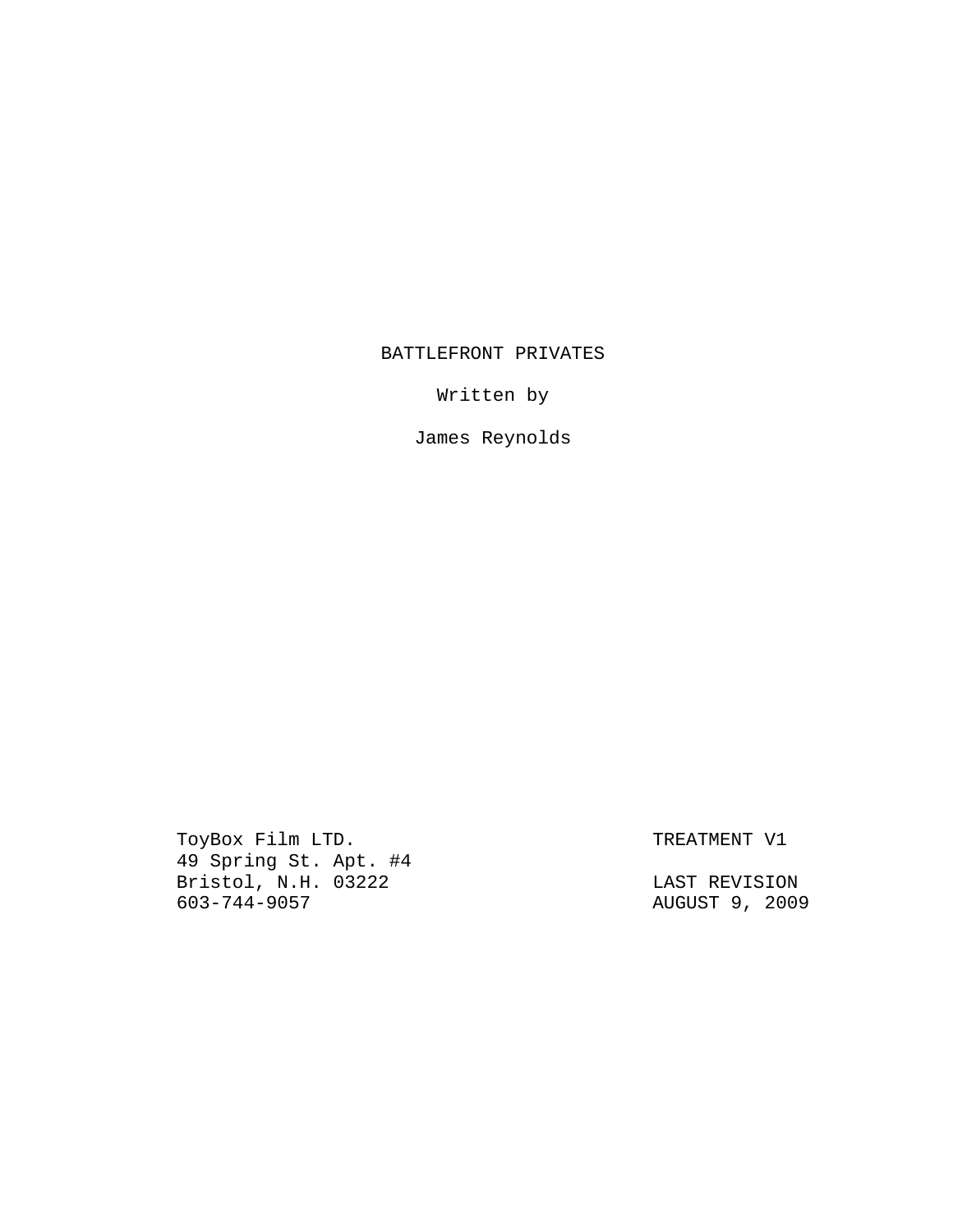### FLANAGAN & BLAKE

In

# BATTLEFRONT PRIVATES

### OPENING CREDITS & CAFÉ

Pan to an army base, soldiers are marching, we see a sergeant leading them. Then we see an exterior of a house. Skip Brown is reading a newspaper having breakfast. He receives a phone call from Buddy Smith about having lunch together. At the café, the two men are eating a fine meal reading the newspaper and looking at the scenery. Skip looks up and sees his brother, the sergeant leading the company as they make their way through the town to the base. The villain Walter Davenport is also having lunch. He is annoyed by their behavior. Suddenly a postman delivers a telegram to each of the two men saying that they have both been drafted. A close up of the letter. Davenport overhears them chatting about having been drafted and slips something into their drinks to test to see if he can control them. Buddy starts doing the things he orders first. Davenport then learns where they will be stationed and starts to make his plans to take over the base.

## RECRUITING STATION

The two men report to the recruiting station and try to be disqualified but Skip's brother is the sergeant so they try to show off in the weight room trying to impress him. A daffy general is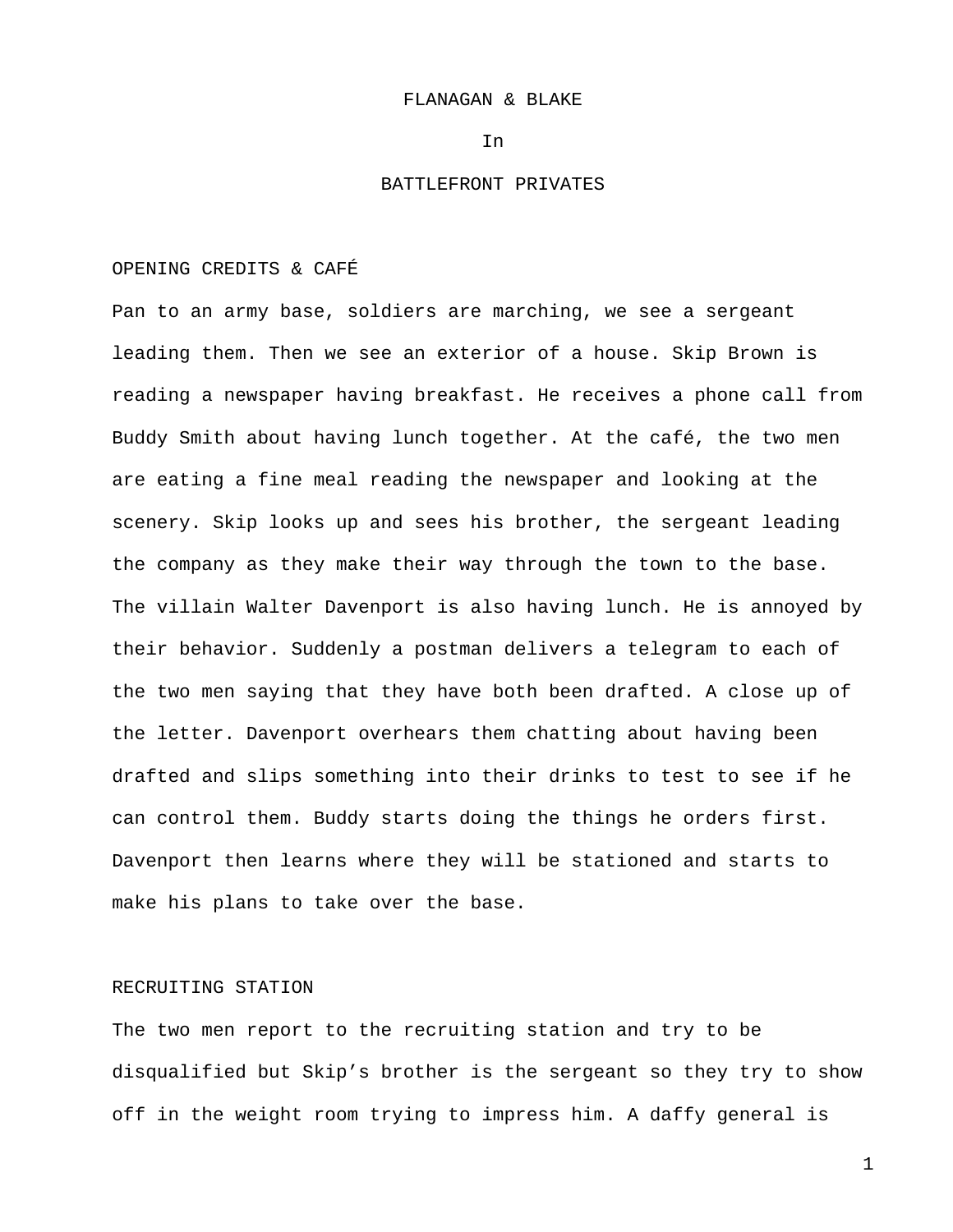watching then from a distance and is impressed by their performance. He insists that they go to his base but the sergeant strongly disagrees and doesn't want them there. But the sergeant changes his mind after he sees them faking in the weight room. The two men are shocked when they find out that they meet all the requirements and are shipped off to the base.

# SECRET LABORATORY

Cut to Walter Davenport. He is inside a secret laboratory experimenting on subjects.

# BARRACKS

After arriving at the base the two men meet their new roommates, both are also screw balls but are great at playing card games and such.

# FIRING RANGE & MARCHING

The two men are performing badly now that they are in the army, which is normal for them. Pan from person to person to reveal Skip holding his gun backwards and shoots the hat off the sergeants head. The sergeant yells at them and puts them on kitchen duty scrubbing the floors with a tooth brush. The next day they hear that the president will be visiting the base in the next few days. They then report for formation the following day but are playing marbles. The company the sets out on a day long march, the sergeant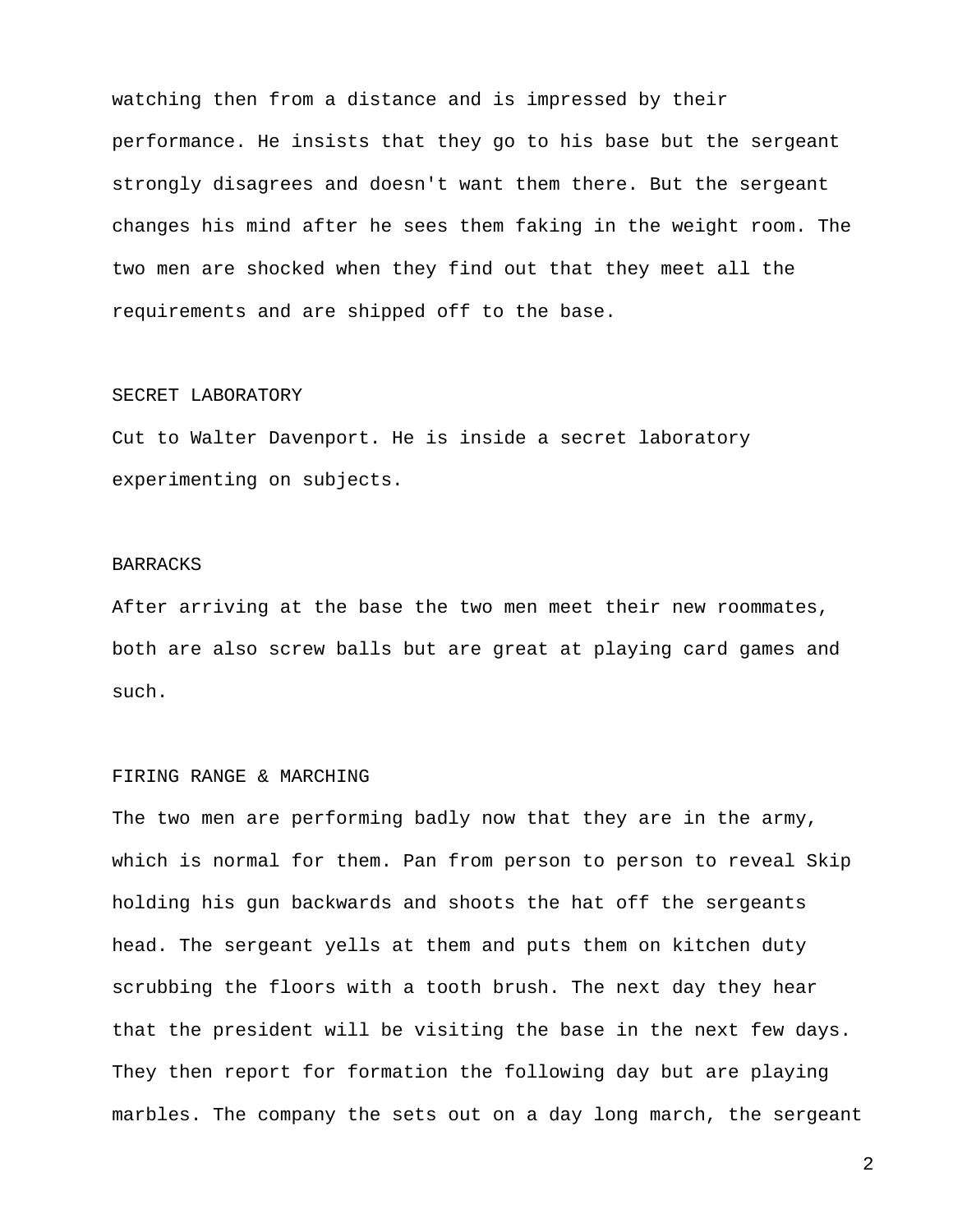yells again and orders them to just march. They march straight as the rest of the company turns right, the sergeant looks at the two but continues on with the rest of the company.

#### SECRET LAB & TORTURE

The two men are lost in the woods and decide to rest. They discover a secret entrance to a lab. They look inside and discover a strange formula and mind control device. They are then trapped by Davenport. He tells them his plan and then tortures the two men.

# ESCAPE & MARCHING

Later they manage to escape and then continue to march. At some point there is a battle, where the two men survive because they are clumsy. They march through a river and over a mountain, then into a field back onto the road just as they pass the base sign the rest of the company turn around the corner to join them as they all return to the base. The general is impressed by the two men's achievements as he didn't see them leave or rejoin the company during the march.

# WARNING & GUARD DUTY

The two men try to tell the sergeant about what they have discovered in the woods and about Davenports plans to take over the base but the sergeant won't listen to them. So he puts the two on guard duty as punishment for the marching incident. They stand at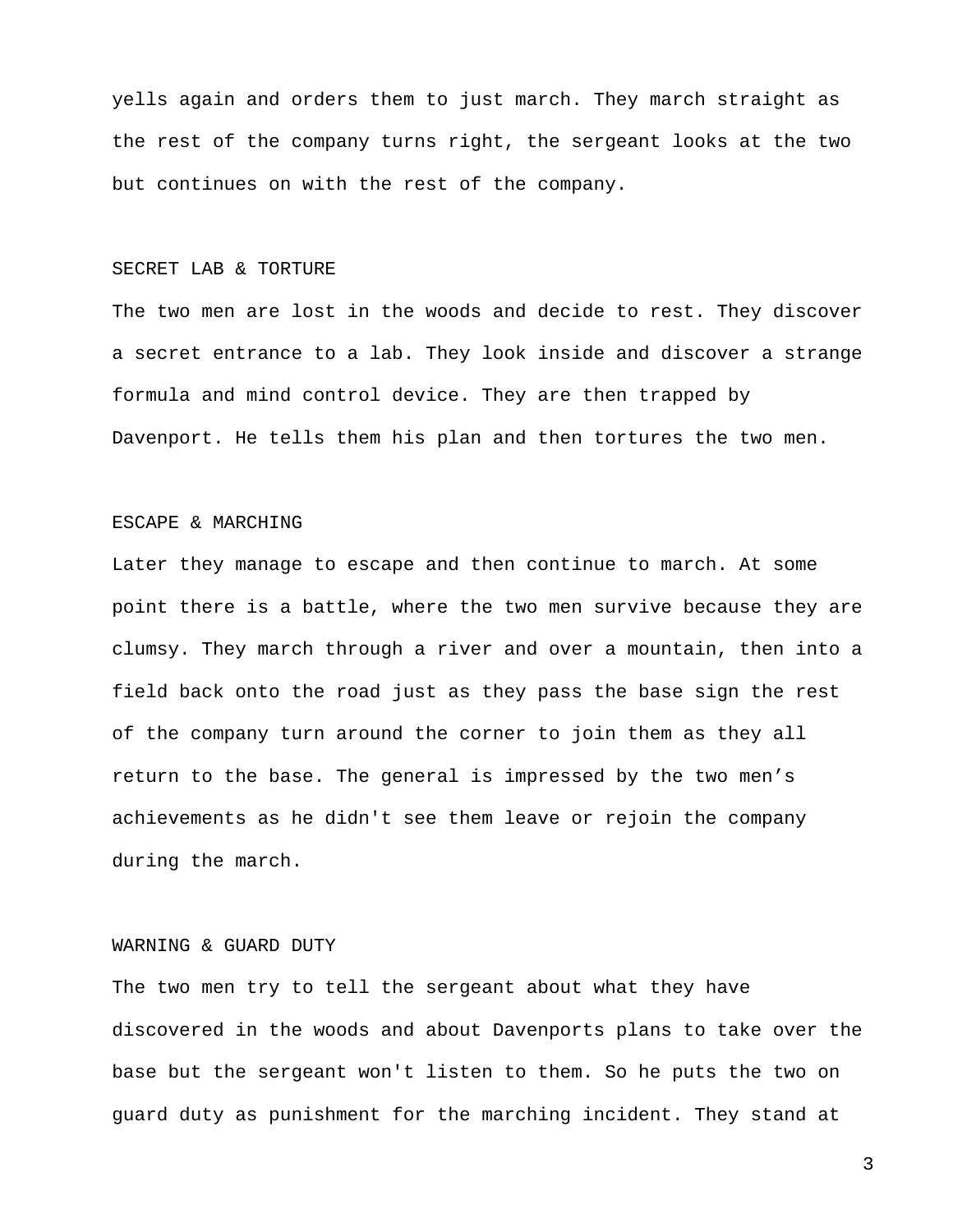the gate fighting off sleep all night when finally they do fall a sleep just moment before Davenport sneaks into the base through the gate they are guarding.

## PRESIDENT VISITS

The following day the president comes to the base. Davenport sneaks into his office and uses the mind control devise on him. Later the two men are talking with their roommates about what they had found out. The roommates encourage the two to tell the general are better yet tell the president. While in their meeting with the general, the sergeant comes in to tell them that the president has ordered a meeting tonight where he will reveal his plans for the base. He mentions something about New Chapland. During the meeting the two men rush up to the president and accidentally bump him into water which releases the mind control on him.

### KITCHEN DUTY & PIE BATTLE

The sergeant is furious and tells them they are to go to the kitchen for clean up duty. The general can't believe that he was wrong about the two men. As the two enter the kitchen they see Davenport putting a few drops of the formula into the cream pies. They surprise him by pulling out their guns, but he knocks one of the guns to the floor, picks it up and pulls the trigger, to his dismay it is empty. As a result the two men then throw pies at the villain. A battle starts inside as well as outside as the brain-